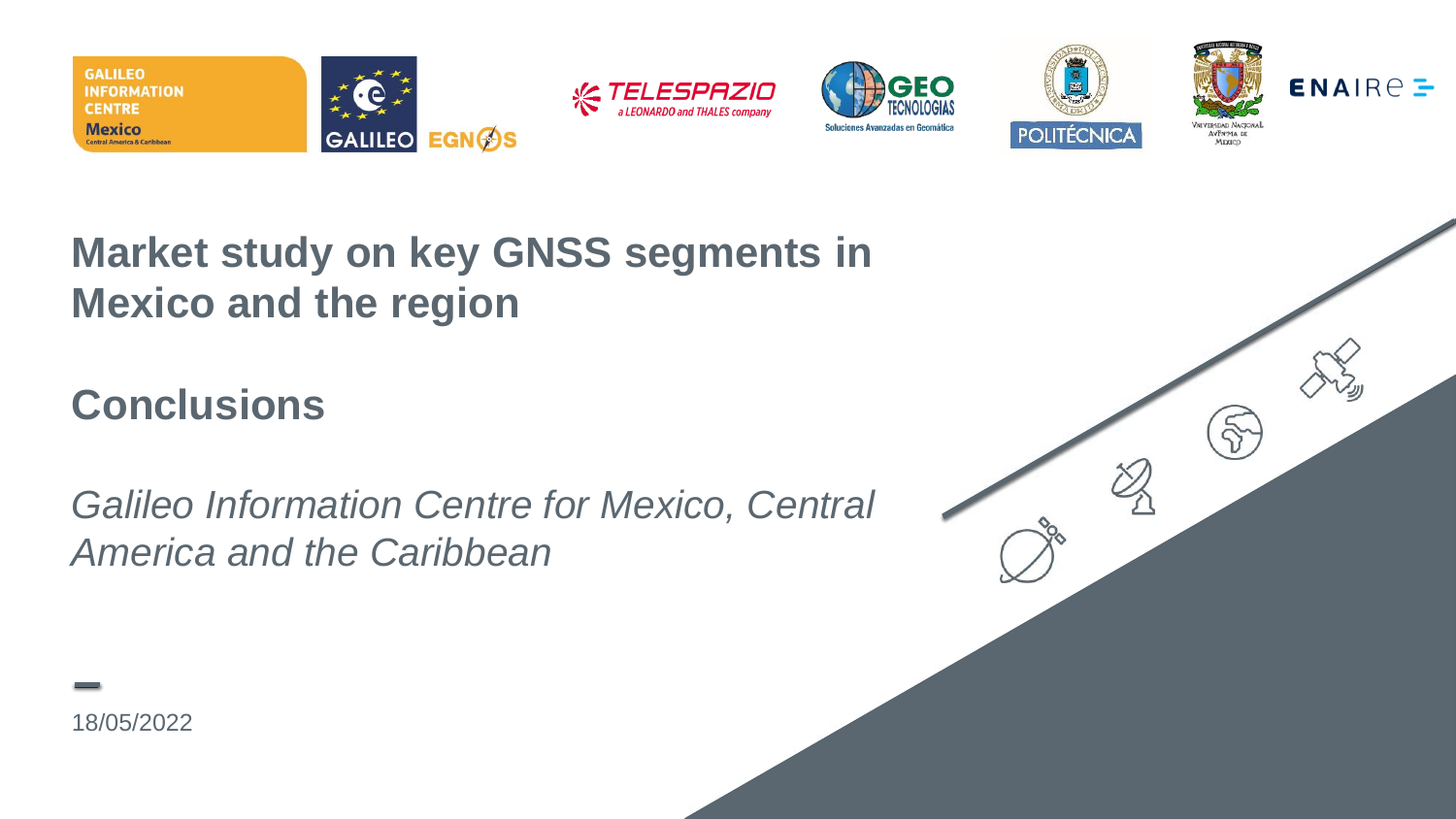

2

### **GIC objective countries**



The analysis presented in the following sections will address the different GNSS markets for the countries listed below.

#### **Objective countries**

- **Mexico**
- **Central America**: Belize, Costa Rica, El Salvador, Guatemala, Honduras, Nicaragua, Panamá.
- **The Caribbean**: Antigua and Barbuda, Bahamas, Barbados, Cuba, Dominica, Dominican Republic, Grenada, Guyana, Haiti, Jamaica, St Kitts and Nevis, St Lucia, St Vincent and the Grenadines, Suriname, Trinidad and Tobago and Venezuela.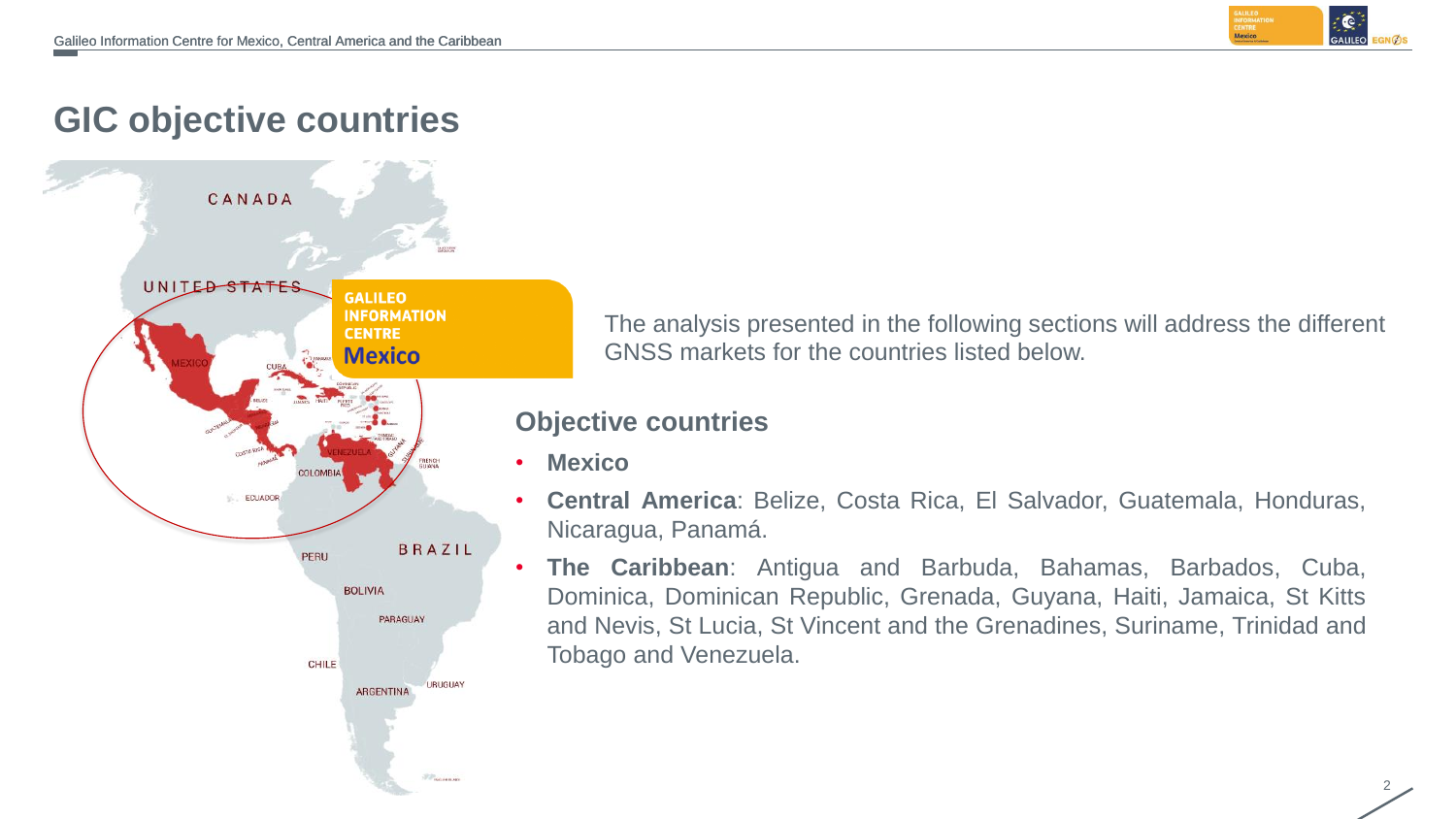

## **GNSS market analysis**

According to the 2019 EUSPA GNSS market report the global GNSS market is expected to continue growing, in terms of devices and services. South-America and the Caribbean are still a bit behind. This scenario can be improved with the appropriate actions in the region.

Analysis of the GNSS markets



To identify the market segments with the greatest potential and benefit the most from the use of EGNSS technologies.

Market segments analysed



#### Evaluation methodology

- Importance & market growth
- Innovation & GNSS initiatives
- Previous experience
- Other barriers: regulatory, political barriers, social, economic

Market segments evaluation Selected market segments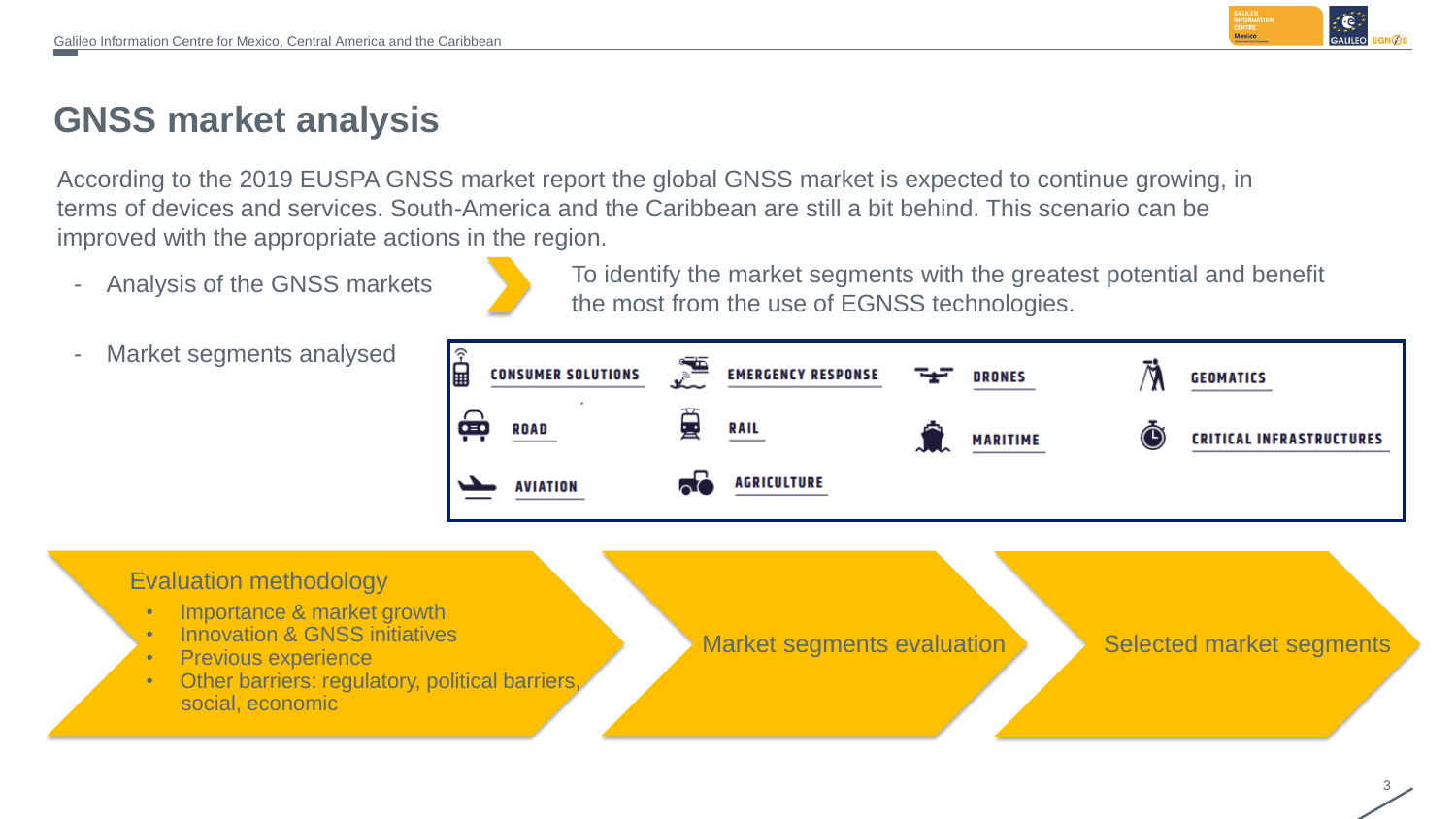

### **Evaluation methodology**

|                                                                           | <b>Value</b>                                                                                                                                                                                                       |                                                                                                                                                                                                                                                     |                                                                                                                                                                                                                                                                            |  |  |  |
|---------------------------------------------------------------------------|--------------------------------------------------------------------------------------------------------------------------------------------------------------------------------------------------------------------|-----------------------------------------------------------------------------------------------------------------------------------------------------------------------------------------------------------------------------------------------------|----------------------------------------------------------------------------------------------------------------------------------------------------------------------------------------------------------------------------------------------------------------------------|--|--|--|
| <b>Feature</b>                                                            |                                                                                                                                                                                                                    | 2                                                                                                                                                                                                                                                   | 3                                                                                                                                                                                                                                                                          |  |  |  |
| 1. Importance & market growth                                             | The market segment does not present<br>a significant role within the region's<br>economy                                                                                                                           | The market segment presents<br>medium importance or slow<br>expected growth in the near future                                                                                                                                                      | The market segment presents high<br>importance, contributing to the<br>countries' GPD, generating jobs<br>and with expected growth in the<br>future                                                                                                                        |  |  |  |
| 2. Innovation & GNSS<br><b>initiatives</b>                                | Market segment very traditional, with<br>low or none innovation.<br>No GNSS solutions in place.<br>Little room for EGNSS solutions (for<br>example, if further investments at<br>infrastructure level are needed). | Market segments recently started to<br>include innovative/GNSS solutions.<br>Market segment that will benefit<br>from the added value provided by<br><b>EGNSS (although GNSS could be</b><br>less known if no previous GNSS<br>solutions in place). | Highly innovative market segment,<br>in which new technologies and<br>developments are deployed for the<br>benefit of users. Market segment<br>with implemented GNSS solutions.<br>Market segment that will benefit<br>the most from the added value<br>provided by EGNSS. |  |  |  |
| 3. Previous experience                                                    | Little experience among the project<br>team.                                                                                                                                                                       | Less experience among the project<br>team and some European<br>developments that can be taken as<br>references to cover the gaps.                                                                                                                   | Relevant experience among the<br>project team and many reference<br>cases to be taken as examples                                                                                                                                                                          |  |  |  |
| 4. Other barriers: Regulatory,<br>political barriers, social,<br>economic | Many barriers found that will limit the<br>development of GNSS solutions                                                                                                                                           | A few barriers found to be<br>overcome                                                                                                                                                                                                              | No significant barriers found                                                                                                                                                                                                                                              |  |  |  |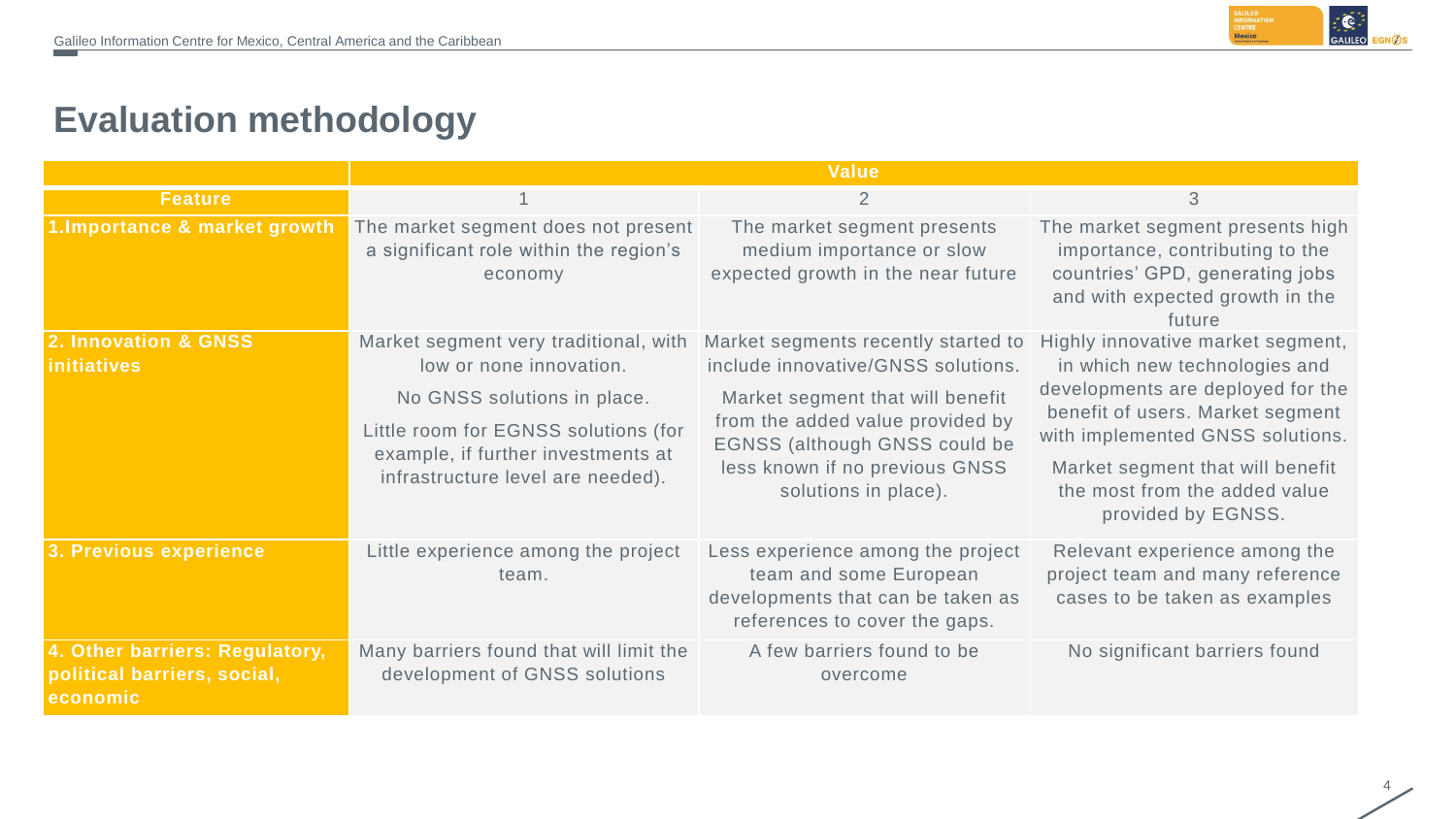

5

### **Market segments evaluation in the countries covered by the GIC**

|                                           | <b>Importance</b><br>and Growth | <b>Innovation &amp;</b><br><b>GNSS Initiatives</b> | <b>Previous</b><br>experience | <b>Other</b><br><b>barriers</b> | <b>TOTAL</b>    |
|-------------------------------------------|---------------------------------|----------------------------------------------------|-------------------------------|---------------------------------|-----------------|
| <b>Consumer</b><br><b>solutions</b>       | $\overline{1}$                  | $\overline{2}$                                     | $\overline{2}$                | $\mathbf{1}$                    | $6\phantom{1}6$ |
| Road/<br><b>Automotive</b>                | 3                               | 3                                                  | $\overline{2}$                | $\overline{2}$                  | 11              |
| <b>Manned</b><br>aviation                 | $\overline{2}$                  | $\mathfrak{Z}$                                     | 3                             | 3                               | 11              |
| <b>Drones</b>                             | $\overline{2}$                  | $\mathfrak{S}$                                     | $\overline{2}$                | $\mathbf{1}$                    | $\,8\,$         |
| <b>Maritime</b>                           | $\overline{2}$                  | $\mathbf{1}$                                       | $\overline{2}$                | $\overline{2}$                  | $\overline{7}$  |
| <b>Emergency</b><br>response              | $\overline{2}$                  | $\overline{2}$                                     | $\overline{2}$                | $\overline{2}$                  | 8               |
| Rail                                      | $\mathbf{1}$                    | $\mathbf{1}$                                       | $\overline{2}$                | $\mathbf{1}$                    | 5               |
| <b>Agriculture</b>                        | 3                               | $\mathfrak{Z}$                                     | $\overline{2}$                | 3                               | 11              |
| <b>Geomatics</b>                          | $\overline{2}$                  | $\mathfrak{S}$                                     | $\overline{2}$                | 3                               | 10              |
| <b>Critical</b><br><b>infrastructures</b> | $\mathbf{1}$                    | $\mathbf{1}$                                       | $\mathbf{1}$                  | $\mathbf 1$                     | $\overline{4}$  |



Date of analysis: January 2022 Source: Own elaboration